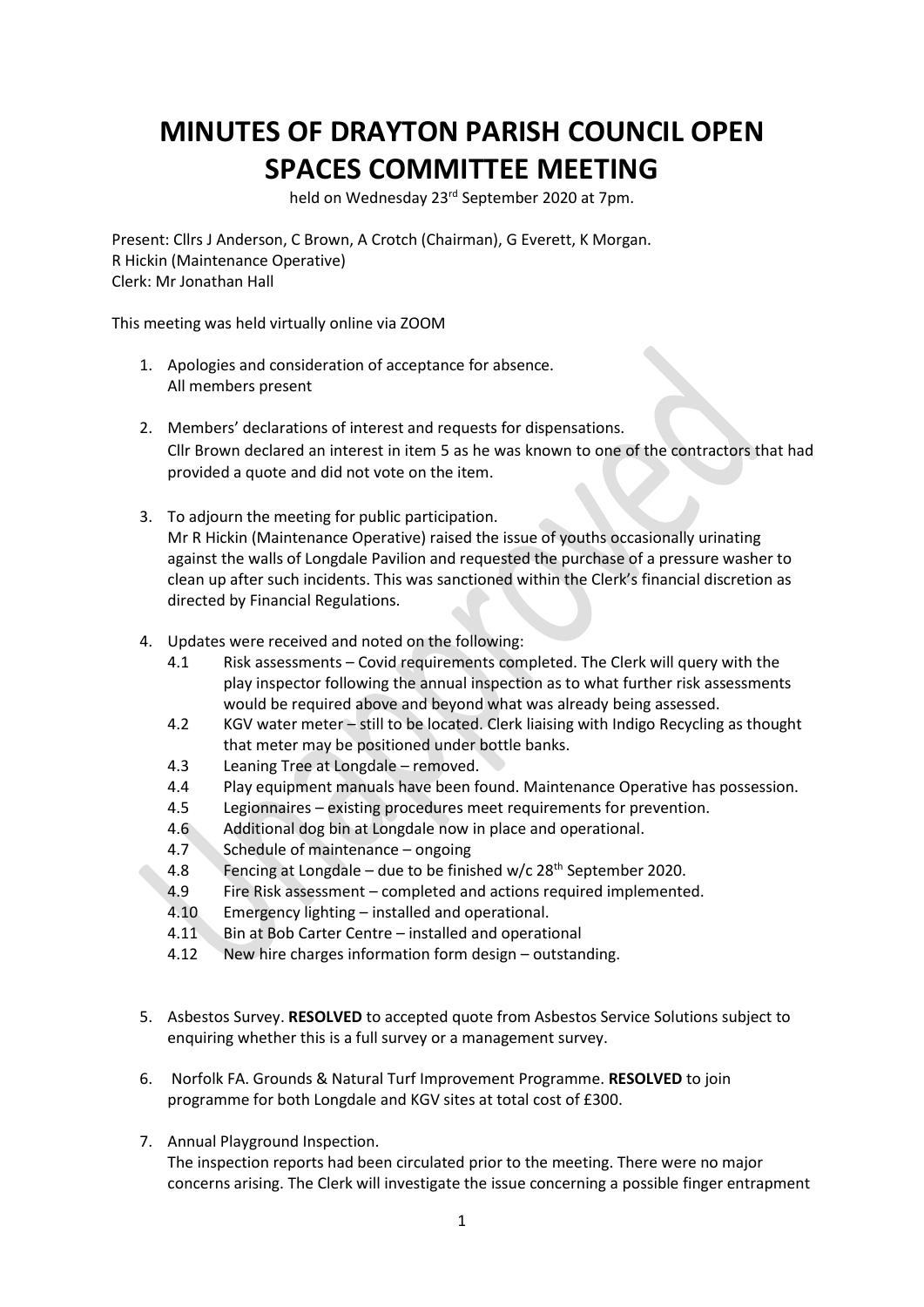at Florence Carter Memorial Park with Wicksteed. Signage requires additional information including address for emergencies. It was thought the inclusion of what three words as well as the post code would be beneficial.

The clerk was asked to produce two quotes for the replacement and repair of the safety surfacing around the original multi play at Florence Carter Memorial Park. In additional the possibility of including a skirt around the base of the seesaw at KGV will also be investigated.

- 8. Storage Area for Goalposts at Longdale The clerk was asked to obtain quotes for the options provided for consideration at the next meeting.
- 9. Overhead netting at 3G IC Travel Ltd Arena. The clerk was asked to obtain further quotes for consideration at the next meeting.
- 10. CCTV upgrade

A quote had been received and had been circulated prior to the meeting. It was agreed further quotes need to be obtained for consideration at the next meeting.

11. Internal / External decoration at KGV.

Two quotes had been received and circulated prior to the meeting. The clerk was asked to obtain quotes for the replacement of the windows to uPVC for consideration at the next meeting.

- 12. Safety surfacing around original multi play at Florence Carter Memorial Park. This item was discussed under agenda item 7
- 13. Policy for Illegal and Unauthorised Encampment. It was agreed to re write the policy to provide instruction for the Parish Council to allow the District Authority to follow their protocols for dealing with any such incidents. Policy to be recommended for adoption by Full Council.
- 14. Vendor use of facilities at Longdale.

The pilot of Pizza Roma using the car park last week had produced no issues and the site was left clean and tidy. It was noted that all CoVid 19 social distancing rules had also been adhered to. **RESOLVED** that future use by any vendor must be approved by the Parish Council first and that all proper documentation would be required to be seen by the Parish Council office before permission was granted. Advice to this effect would be placed on the Council's website.

## 15. Additional Benches

**RESOLVED** to purchase:-

- 2 picnic style tables for Longdale
- 2 picnic style tables for Florence Carter Memorial Park
- 1 standard style bench for Suter Pond area

Quotes to be obtained by the Clerk for supply and install for approval at next meeting. Site meeting by councillors to be arranged to agree precise locations.

- 16. Matters for next agenda. None.
- 17. Date and time of next meeting